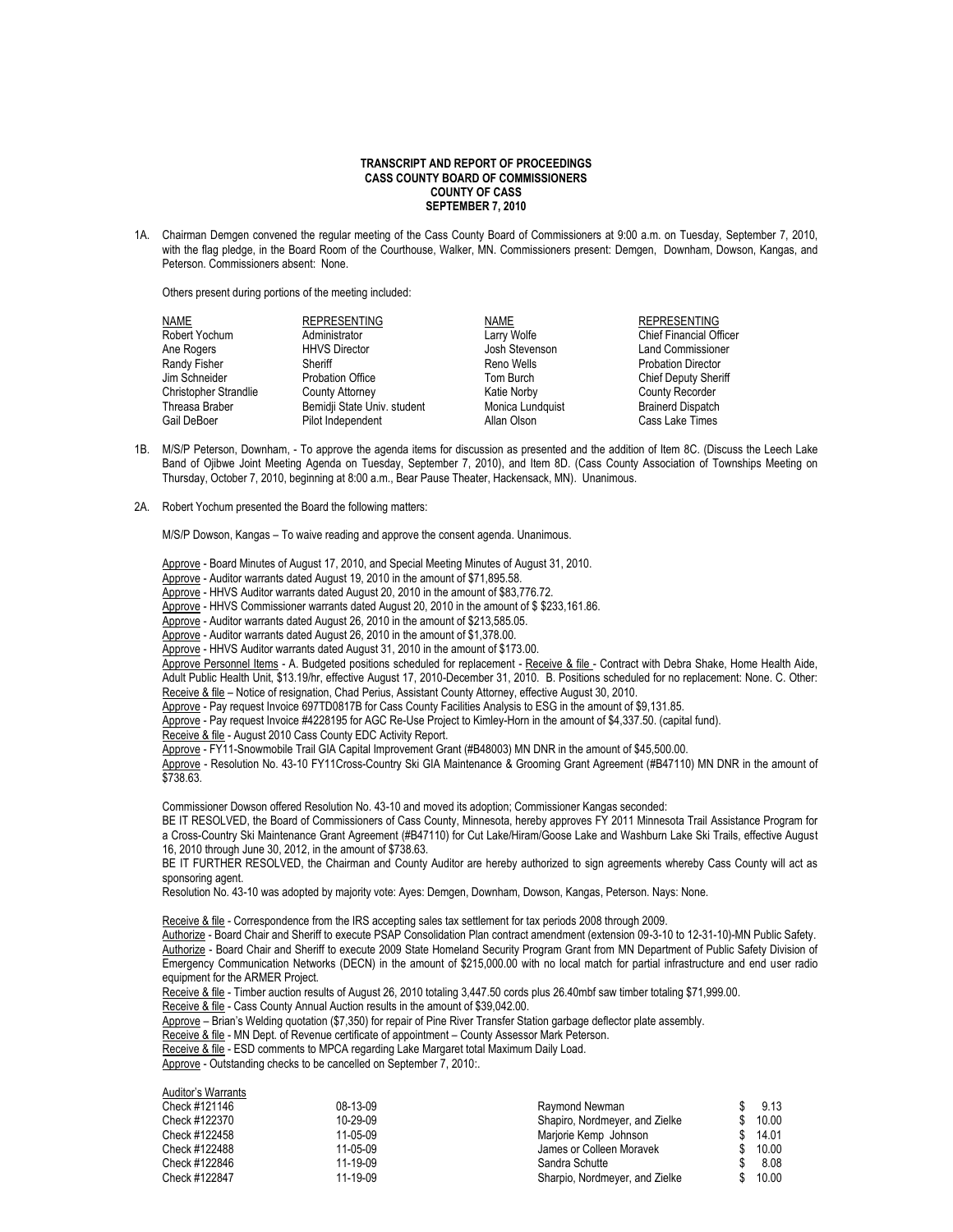| Check #122980<br>Check #123043<br>Check #123173<br>Check #123491<br><b>HHVS</b>                     | 12-03-09<br>12-03-09<br>12-17-09<br>12-30-09<br>Subtotal | <b>Cygneture Title and Abstract</b><br>Service Link L.P.<br>Jeffrey D. Boll<br>Robert or Jon Warnke | \$<br>S<br>\$  | 115.00<br>\$1.026.61<br>6.96<br>63.00<br>\$1,272.79 |
|-----------------------------------------------------------------------------------------------------|----------------------------------------------------------|-----------------------------------------------------------------------------------------------------|----------------|-----------------------------------------------------|
| Check #394460<br>Check #396149<br>Check #397705                                                     | 03-06-09<br>06-05-09<br>09-04-09                         | T. McAllister<br>Karen Porter<br>Verizon Wire                                                       | \$<br>\$<br>\$ | 13.00<br>15.40<br>434.73                            |
| Check #398716                                                                                       | 10-23-09<br>Subtotal                                     | Krishin Ross                                                                                        | \$<br>\$       | 41.44<br>504.57                                     |
| Total for checking account #80374<br>Over-Remittance Account                                        |                                                          | \$1,777.36                                                                                          |                |                                                     |
| Check #18696<br>Check #18705<br>Check #18756<br>Total for Account #80408<br>Sheriff's Trust Account | 01-09-09<br>02-06-09<br>09-04-09                         | Wells Fargo Home Mtg<br><b>Cygneture Title Abstract</b><br>National Title Network                   | \$<br>\$       | 17.00<br>43.00<br>2.00<br>62.00                     |
| 36 checks from 2009<br>Total for Account #314658<br>Grand total of 2009 outstanding checks:         |                                                          |                                                                                                     | \$<br>\$       | 400.73<br>400.73<br>\$2,240.09                      |

Accept - Donation in the amount of \$1,000.00 from the Eddy Family Foundation for the Sheriff's Boat and Water Division.

Approve - Moving Tuesday, December 7, 2010 Board Meeting to Thursday, December 9, 2010, beginning at 3:00 p.m. followed by final adoption of 2011 Cass County budget and property tax levy beginning at 6:00 p.m. Commissioners Board Room, Crtse, Walker, MN.

Receive & file - Monthly HHVS cash accounts report to date, July 31, 2010 in the amount of \$10,287.521.00

Approve - Submitting the 2011 MN CVSO Operational Grant to the MN Department of Veterans Affairs, for Laptop/portable printer/scanner at \$1,700, telephone headsets at \$500 and publicity/outreach at \$2,000. Modify Enhancement grant, approved 8/03/10, to remove laptop printer and include in Operations Grant.

Commissioner Dowson offered Resolution No. 49-10 and moved its adoption, Commissioner Kangas seconded:

BE IT RESOLVED by the Cass County Board of Commissioners that the County enter into the attached Grant Contract with the Minnesota Department of Veterans Affairs (MDVA) to conduct the following Program: County Veterans Service Office Operational Improvement Grant Program. The grant must be used to enhance the operations of the County Veterans Service Office under Minn. Stat. § 197.608 Subd. 4 (a), and should not be used to supplant or replace other funding.

BE IT FURTHER RESOLVED by the Cass County Board of Commissioners that Kathleen Ramos the Cass County Veterans Service Officer, be authorized to execute the attached Grant contract for the above-mentioned Program on behalf of the County of Cass. Resolution No. 49-10 was adopted by majority vote: Demgen, Downham, Dowson, Kangas, Peterson. Nays: None.

Approve - Non-financial contract for Home and Community Based Services with Horizon Health Services through December 31, 2011. Approve - Appointment of Wallace Schoeb, Superintendent, Walker Hackensack Akeley Schools, as school member on the HHVS Advisory Committee through December 31, 2011 due to resignation of Theresa Meyers, Superintendent, Northland Schools.

Approve - Minnesota Department of Health ongoing grant agreement with CCHHVS Board for Public Health Emergency Preparedness funding, \$22,468, for service dates of August 10, 2010- August 9, 2011.

Accept - Donation of \$300.00 for the Veteran's Transportation Program, from the American Legion Auxiliary, Hackensack Unit 202. Approve - Resolution No. 44-10 final payment on SAP11-635-01 (CSAH #35).

Commissioner Dowson offered Resolution No. 44-10 and moved its adoption, Commissioner Kangas seconded: WHEREAS: Contract No. 63501 (SAP 11-635-01) has in all things been completed, and the County Board being fully advised in the premises, NOW THEN BE IT RESOLVED, that we do hereby accept said completed project for and in behalf of the County of Cass and authorize final payment as specified herein.

Resolution No. 44-10 was adopted by majority vote: Ayes: Demgen, Downham, Dowson, Kangas, Peterson. Nays: None.

Approve - Victim Services to submit grant application for continuation funding to the Department of Public Safety-Office of Justice Programs for 2011 in the amount of \$43,172.00.

Approve - Payment to Widseth Smith Nolting & Assoc., Inc. in the amount of \$1,213.00 as uninsured claim (Netter Case). Approve licenses - Tobacco - Outing Station, James Campion, Crooked Lake. Lawful Assembly - Contingent upon Conditional Use Permit (CUP) by the Planning Commission on 9/13/10 - World Saw, Ross Olsen, Birch Lake, Law Enforcement Contract is not required per Sheriff Randy Fisher & Chief Deputy Sheriff Tom Burch.

M/S/P Dowson, Kangas - Approve award to Lakes Gas Company-Pequot Lakes with low quote of \$1.439 per gallon for the annual propane for winter 2010 -2011 heating season. Unanimous.

| <b>Bidder</b>                    | <b>Bid Amount</b>                                                |
|----------------------------------|------------------------------------------------------------------|
| Lakes Gas Company- Pequot Lakes  | \$1.439 per gallon                                               |
| Gas Service Company, Inc.-Walker | \$1.45 per gallon first fill, with cap of \$1.49 for the heating |
| season                           |                                                                  |
| Ferrellgas-Walker                | \$1.524 per gallon                                               |
| Skelgas-Park Rapids              | \$1.58 per gallon                                                |

M/S/P Dowson, Kangas - Approve award to Minnesota Mutual at a rate of \$0.536 per \$1,000 - No reduction in benefits, some additional benefits as lowest price provider maintaining existing benefit levels, savings to County and employees estimated to be \$33,700 per year. Unanimous.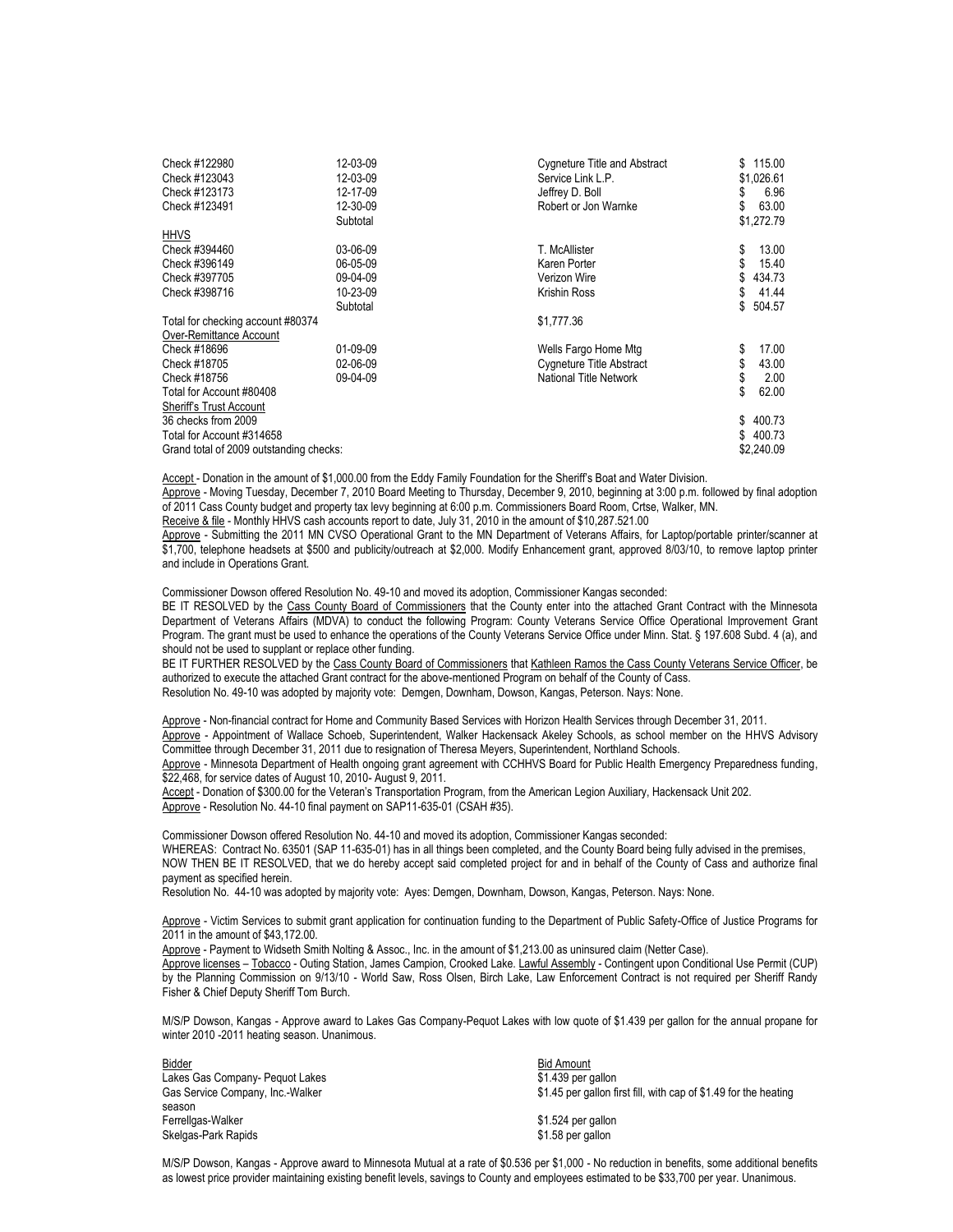| <b>Bidder</b>     | Bid Amount                                                               |
|-------------------|--------------------------------------------------------------------------|
| Sun Life          | \$0.38 per \$1,000 - Some reduction in benefits                          |
| Minnesota Mutual  | \$0.536 per \$1,000 - No reduction in benefits, some additional benefits |
| Dearborn National | \$0.67 per \$1,000 - Some reductions in benefits                         |
| Hartford          | \$0.96 per \$1,000 - No reduction in benefits                            |

2B. Administrator Yochum reported on the Personnel Committee of the Board Meeting of Tuesday, September 7, 2010. Items discussed were Transition Team Report (See item 4B on this agenda), vacancy in the County Attorney's Office, Sheriff's Office grievance, and Jail contract performance.

County Attorney Strandlie requested Board action to advertise and fill the vacant Assistant County Attorney position. Mr. Strandlie reviewed new criminal case file trends and civil representation activities in 2010.

M/S/P Downham, Peterson – To authorize advertisement to fill the vacant Assistant County Attorney's Office position in the Cass County Attorney's Office. Unanimous.

Mr. Yochum reported on the receipt of the Teamsters Local No. #320 Sheriff Patrol/Jail Unit Grievance regarding training. Sheriff Fisher and the Personnel Committee of the Board recommend denying the grievance.

M/S/P Dowson, Peterson – To approve the recommendation of the Personnel Committee of the Board to deny the Teamsters Local No. #320 Sheriff Patrol/Jail Unit Grievance regarding training and further to refer the same to Labor Counsel Thomas Fitzpatrick. Unanimous.

Administrator Yochum reported on the Crow Wing County jail contract performance including the average daily population with 36 inmates being housed in Crow Wing, 13 housed in Cass County and 5 being the highest monthly average totaling 54 inmates. Mr. Yochum reported that the 2011 per diem rate for Crow Wing will be \$47.69 per bed compared to \$46.99 for 2010 ( a 1.48% increase for 2011). Mr. Yochum summarized that the Crow Wing County contract continues to be the most cost effective alternative.

M/S/P Kangas, Downham – To receive and file the Crow Wing County Jail contract performance report as presented. Unanimous.

3A. Chief Financial Officer Larry Wolfe reviewed the executive summary of the 2011 budget presentation materials presented to the Citizen Budget Committee on August 31, 2010 and the Citizen Budget Committee recommended budget adjustments to date. Mr. Wolfe presented Resolution No. 45-10 proposing the preliminary 2011 property tax levy and a December 9, 2010 public hearing on the same.

Commissioner Dowson offered Resolution No. 45-10 and moved its adoption, Commissioner Kangas seconded: WHEREAS, M.S. 275.065 requires the County Board to adopt a proposed property tax levy prior to September 15, 2010, and WHEREAS Cass County must include in its tax levy the amount necessary to operate the Longville Ambulance Subordinate Service District (LASSD) established under M.S. 375B,

NOW, THEREFORE, BE IT RESOLVED that the Board of Commissioners do hereby approve the following preliminary property tax levies for 2011 in the stated amounts:

|                                                                                                                       | Preliminary<br>2011                | Final<br>2010                      | <b>Difference</b>    |
|-----------------------------------------------------------------------------------------------------------------------|------------------------------------|------------------------------------|----------------------|
| Net County Levy<br><b>LASSD Levy</b>                                                                                  | \$19,585,613<br>461.000            | \$19,585,613<br>461.000            | 0<br>0               |
| Preliminary Net Certified Levy<br><b>Estimated Preliminary County Rate</b><br>Estimated Preliminary Rate within LASSD | \$20,046,613<br>28.563%<br>31.999% | \$20,046,613<br>27.694%<br>31.023% | $+3.15%$<br>$+3.16%$ |

BE IT FURTHER RESOLVED that a public hearing on the adoption of Cass County's tax levy for 2011 will be held December 9, 2010, beginning at 6:00 p.m. at the Commissioners Board Room, Cass County Courthouse, Walker, Minnesota. Resolution No. 45-10 was adopted by majority vote: Ayes: Demgen, Downham, Dowson, Kangas, Peterson. Nays: None.

3B. Mr. Wolfe presented the Resolution No. 46-10 establishing the preliminary 2011 property tax levy for Unorganized Townships.

Commissioner Dowson offered Resolution No. 46-10 and moved its adoption, Commissioner Downham seconded:

WHEREAS, the Cass County Board of Commissioners acts as township authority for unorganized areas of Cass County, and WHEREAS, the Cass County Board has considered revenue projections, levy data, and budget needs of the unorganized areas of Cass County for 2011,

NOW, THEREFORE, BE IT RESOLVED that the Board of Commissioners do hereby approve the following preliminary property tax levy for 2011 for Cass County Unorganized Townships: Preliminary Final

|                      | Preliminary<br>2011 | Finai<br><u>2010</u> | Difference |
|----------------------|---------------------|----------------------|------------|
| UNORGANIZED NET LEVY | \$245,000           | \$245.000            | 0          |

BE IT FURTHER RESOLVED that a public hearing on the adoption of Cass County's Unorganized Township tax levy for 2011 will be held December 9, 2010, beginning at 6:00 p.m. at the Commissioners Board Room, Cass County Courthouse, Walker, Minnesota. Resolution No. 46-10 was adopted by majority vote: Ayes: Demgen, Downham, Dowson, Kangas, Peterson. Nays: None.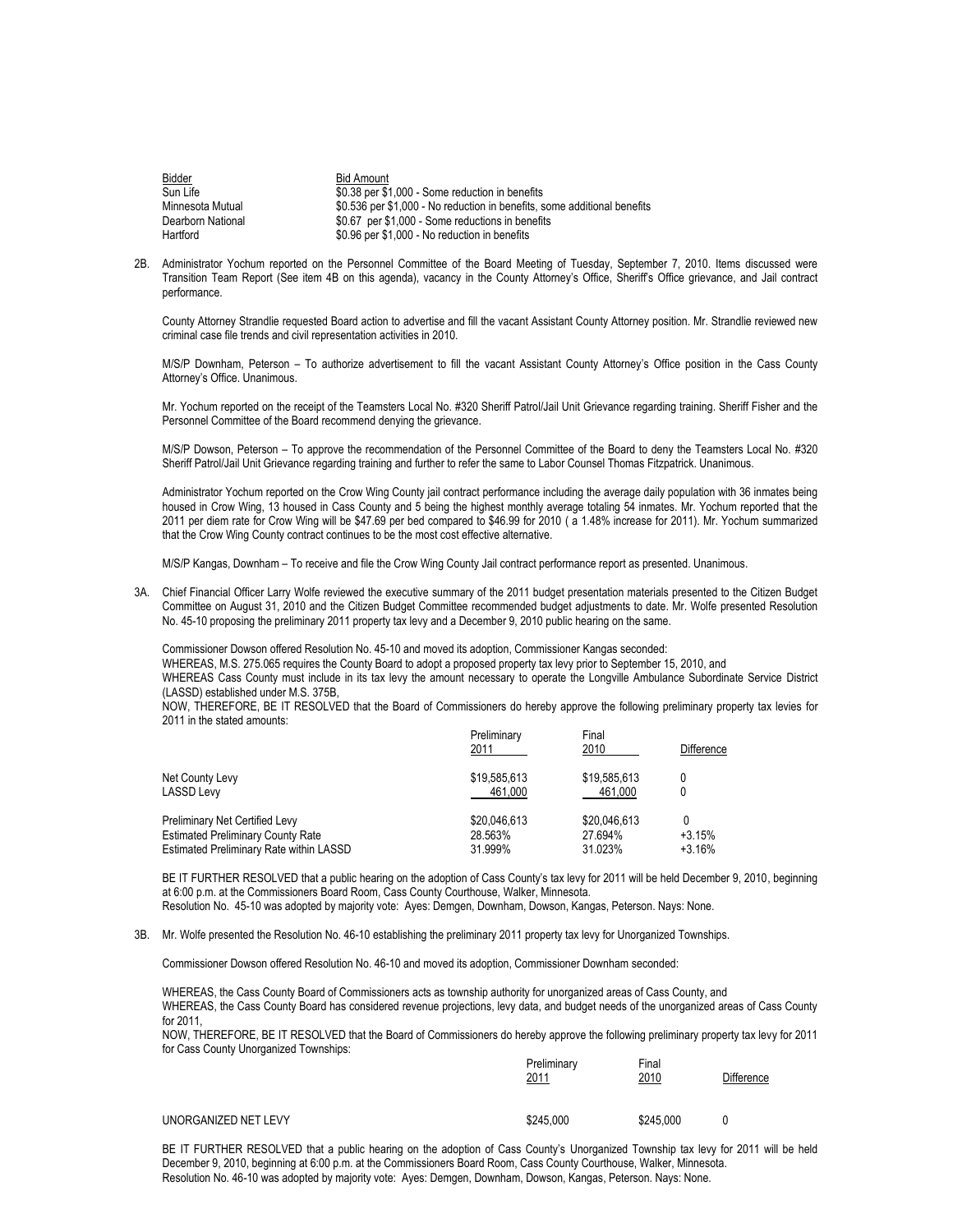3C. Mr. Wolfe reported back on the 2011 Citizen Budget Committee recommendations to date including the scanning of approximately 100 years of historical tax and assessment records and make the same available on the County website for the public to view at no charge.

M/S/P Kangas, Downham - To approve the recommendation of the Cass County Citizen Budget Committee authorizing the Recorder, Auditor-Treasurer, and CFO to negotiate contract terms with MidAmerica Business Solutions on actual book counts to be refined during negotiation to minimize overall project cost (cost not to exceed \$100,000.00). Ayes: Demgen, Downham, Dowson, Kangas. Nays: Peterson.

4A. HHVS Director Ane Rogers presented the child placement costs for July 2010, in the amount of \$241,716.

M/S/P Dowson, Peterson – To receive & file the child placement costs for July 2010, in the amount of \$241,716. Unanimous.

4B. HHVS Director Ane Rogers presented the Transition Team Report that had been presented to the Personnel Committee of the Board this morning. Ms. Rogers informed the Board of the current vacancy of the Children's Social Services Supervisor position and the forthcoming retirement of Frank Schaap Adult Social Services Supervisor. Ms. Rogers and the Personnel Committee of the Board recommend combining of the two positions, the creation of Social Service Team Leaders from existing staff and the addition of one Adult Services Social Worker. First year savings are estimated at \$40,000 in related property tax levy. Director Wells offered to serve in a combined Probation and HHVS Director position for a minimum of 3 months in 2011.

M/S/P Peterson, Downham – To approve the recommendations as presented: to combine the HHVS Adult and Children's Supervisor, to create three Social Worker Team Leaders from existing staff (assignments pending), to add one vulnerable adult /LTC Social Worker, to combine the HHVS and Probation Director position for a minimum of 3 months in 2011 and further approve submission of any related grade ratings. Unanimous.

Reno Wells presented a Transition Team Report that had been presented to the Personnel Committee of the Board this morning. Items discussed were the Probation Department staffing and the Cass County-Leech Lake Band of Ojibwe Wellness Court staffing October 1, 2010 through September 30, 2011. Mr. Wells requested and the Personnel Committee of the Board agreed that the Probation Office secretary should be re-graded to facilitate transition coordination between the Probation Department and HHVS. In addition, the budgeted vacancy of a Probation Officer should be filled due to additional transition duties and the recent Wellness Court case load increase.

M/S/P Kangas, Dowson – To approve rate adjustment and rename the position of Probation Office Secretary (grade 14) to Office Support Specialist position (grade 15) with a 3% increase, effective September 7, 2010 to facilitate transition coordination between the Probation Department and HHVS. Unanimous.

M/S/P Downham, Peterson – To approve advertisement and intent to fill the budgeted vacant Probation Officer position, due to additional transition duties and recent Wellness Court case load increase. Unanimous.

5A. Sheriff Randy Fisher presented a Memorandum of Understanding – Lakes Area Dive Team with the Counties of Beltrami, Cass and Hubbard that provides underwater dive support, including but not limited to rescue and/or recovery of victims and property from area lakes.

M/S/P Kangas, Downham – To approve the Memorandum of Understanding – Lakes Area Dive Team with the Counties of Beltrami, Cass and Hubbard. Unanimous.

5B. Sheriff Fisher requested Board approval to reimburse the Lakes Area Dive Team for the purchase of a 2001 Ford E-450 passenger van in the amount of \$4,000.00.

M/S/P Downham, Dowson – To approve reimbursement to the Lakes Area Dive Team in the amount of \$4,000.00 for the purchase of a 2001 Ford E-450 passenger van from the adopted 2010 Sheriff's Office budget. Unanimous.

5C. Sheriff Fisher requested Board approval to modify the Joint Powers Agreement forming the Northeast Regional Radio Board to include the Leech Lake Band of Ojibwe's participation. Sheriff Fisher then presented Resolution No. 47-10 amending the Northeast Regional Radio Board Joint Powers Agreement.

Commissioner Downham offered Resolution No. 47-10 and moved its adoption; Commissioner Peterson seconded:

## **A RESOLUTION APPROVING MODIFICATIONS TO THE JOINT POWERS AGREEMENT FORMING THE NORTHEAST REGIONAL RADIO BOARD**

WHEREAS, Cass County (City)is a participating member of the Northeast Regional Radio Board, a Joint Powers Entity formed pursuant to Minnesota Statutes 403.39 and 471.59; and

WHEREAS, a Joint Powers Agreement creating the Northeast Regional Radio Board was approved by the eleven counties and four cities comprising the Board, including Cass County; and

WHEREAS, the current Joint Powers Agreement provides for membership by counties and cities within HSEM Region 2; and

WHEREAS, the Minnesota Legislature has amended Minnesota Statute 471.59 to provide authority for federally recognized Indian tribes to participate in Joint Powers Agreements; and

WHEREAS, compliance with this amendment to Minnesota statute requires modification of the existing Joint Powers Agreement; and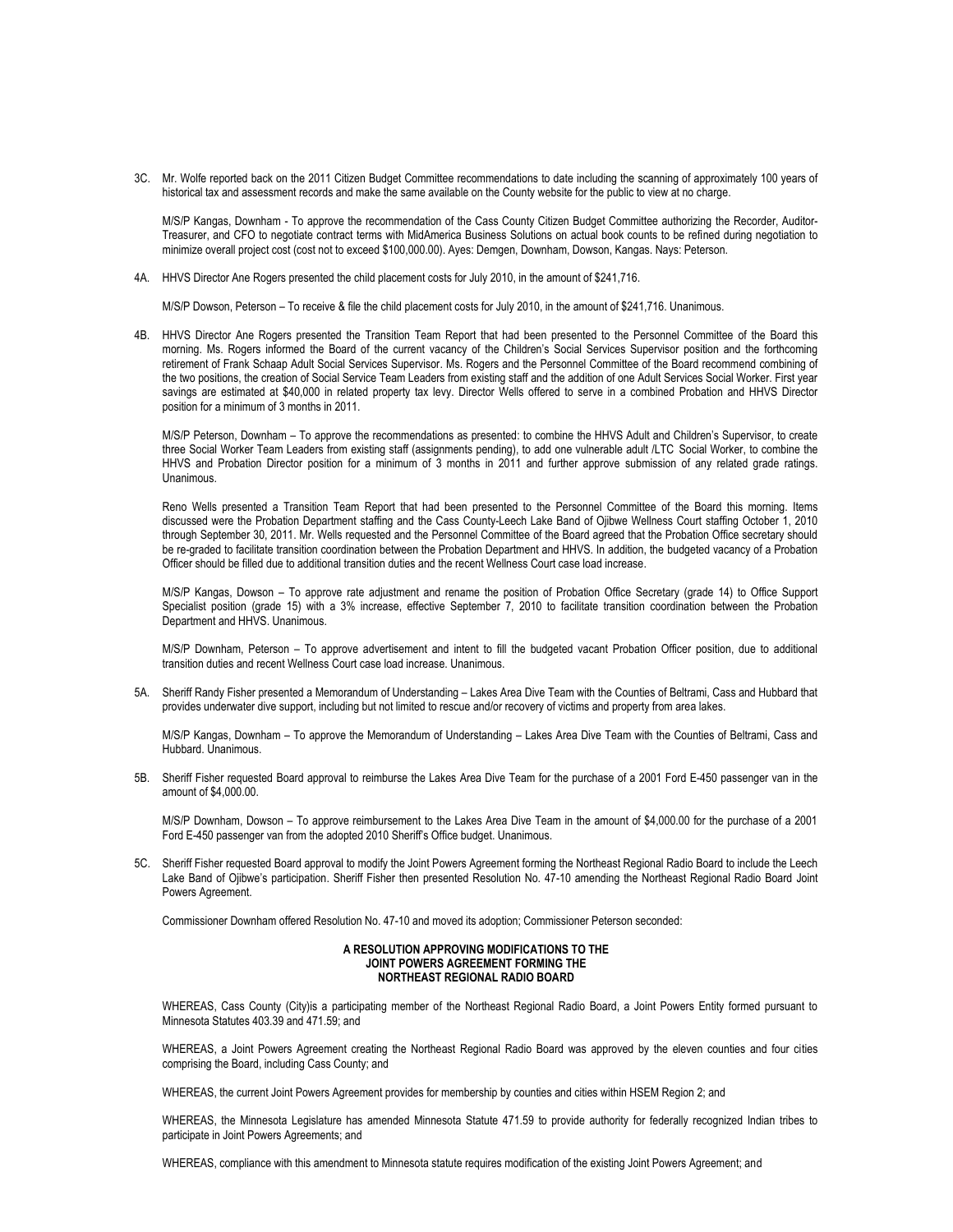WHEREAS, the Northeast Regional Radio Board recommends modification of the Joint Powers Agreement governing the Northeast Regional Radio Board to provide for the authority for federally recognized Indian tribes meeting the same requirements as counties and cities within HSEM Region 2 to participate in the Northeast Regional radio Board; and

WHEREAS, the Northeast Regional Radio Board further recommends modification of the Joint Powers Agreement to provide management and administration of regional Emergency Management functions by the Regional Radio Board.

NOW THEREFORE, BE IT RESOLVED the Cass County Board of Commissioners approves the modifications to the Joint Powers Agreement recommended by the Northeast Regional Radio Board and attached hereto.

Resolution No. 47-10 was adopted by majority vote: Ayes: Demgen, Downham, Dowson, Kangas, Peterson. Nays: None.

6A. Land Commissioner Josh Stevenson informed the Board that the Lessard-Sams Outdoor Heritage Council has accepted Cass County's final accomplishment plan for the 2010 appropriation from Laws of Minnesota 2010, Chapter 361 as required by Article 1, Section 2. Mr. Stevenson presented Resolution No. 48-10 Lessard-Sams Outdoor Heritage Grant Industrial Forest Land.

Commissioner Dowson offered Resolution No. 48-10 and moved its adoption, Commissioner Downham seconded:

Lessard-Sams Outdoor Heritage Fund Grantee Resolution

BE IT RESOLVED that Cass County act as legal sponsor for the project contained in MN Laws 2010, Chapter 361, Article 1, Section 2, Subdivision 3 Section (b) *Protect* (Acquire) Key Industrial Forest Land – Cass County. BE IT FURTHER RESOLVED that Cass County has the financial capability to ensure adequate completion of the project and certifies that it will comply with all applicable laws and regulations as stated in the grant agreement. NOW, THEREFORE BE IT RESOLVED that Joshua Stevenson, Cass County Land commissioner, is hereby authorized to execute such agreements as are necessary to implement the project on behalf of the recipient. Resolution No. 48-10 was adopted by majority vote: Demgen, Downham, Dowson, Kangas, Peterson. Nays: None.

- 6B. Mr. Stevenson informed the Board that he has been invited to give a presentation at the AMC Policy Committee Meeting on Thursday, September 16, 2010 in Alexandria, MN on how revenues are generated from County managed public lands and discussion of the potential for a pilot project that could enhance revenues for both the State and Local government's. No action required.
- 7. Chairman Demgen acknowledged the public hearing notice of Intent to Enact Ordinance 2010-02 that amends the 1988-03 Soo-Line Trail Rules and Safety Regulations for Cass County, MN as it relates to the use of the abandoned Soo Line Railroad Right-of-Way within the boundaries of Cass County. Land Commissioner Stevenson added no written comments were received but does anticipate correspondence prior to the 2<sup>nd</sup> reading on Tuesday, September 21, 2010 and requested adoption on first reading. No one else appeared before the Board for comment.

M/S/P Dowson, Downham – To adopt on 1st Reading Ordinance #2010-02 as presented, and further to establish 2<sup>nd</sup> Reading and consider final adoption on Tuesday, September 21, 2010, during the meeting which begins at 6:00 p.m. at the East Gull Lake City Hall, 10790 Squaw Point Road, East Gull Lake as it relates to the use of the abandoned Soo Line Railroad Right-of-Way within the boundaries of Cass County, Minnesota. Unanimous.

- 8A-C. Administrator Yochum confirmed the upcoming meeting schedule: a. September 11<sup>th</sup> Observance" on Saturday, September 11, 2010, beginning at 7:40 a.m., Veterans Podium, north lawn of the Cass County Courthouse, Walker, MN. b. County Board Meeting, Tuesday, September 21, 2010, 6:00 p.m. East Gull Lake City Hall, 10790 Squaw Point Road, East Gull Lake, MN. c. Cass County Association of Townships Meeting on Thursday, October 7, 2010, beginning at 8:00 a.m., Bear Pause Theater, Hackensack, MN.
- 8D. County Administrator Yochum reviewed the Leech Lake Band of Ojibwe Joint Meeting Agenda for Tuesday, September 7, 2010 including support materials. Mr. Yochum also presented a draft Memorandum of Agreement – Wellness Court and Juvenile Restorative Justice Program which targets drug and alcohol abuse and juvenile delinquency in Cass County.

M/S/P Downham, Kangas – To authorize the Cass County Board Chairman and the Health, Human, and Veterans Services Director to execute the Memorandum of Agreement for the Wellness Court and Juvenile Restorative Justice Program. Unanimous.

9. Chairman Demgen recessed the meeting at 11:30 A.M; reconvened at 1:00 P.M.

Commissioners present: Demgen, Downham, Dowson, Kangas, and Peterson. Others present during this portion of the meeting included:

MAME REPRESENTING NAME REPRESENTING<br>
Robert Yochum Administrator Chief Financial Of Randy Fisher **Sheriff Sheriff Sheriff Sheriff Sheriff Sheriff Reno Wells** Probation Director County Attorney<br>
Sheriff Probation Office Sheriff Christopher Strandlie County Attorney Eugene "Ribs" Whitebird LL Tribal Council Dist. #3 John Ringle Council Director Council Dist. At a LL Tribal Council Dist. #3 John Ringle Council Director Council Dist. At a LL Tribal Council Dist. #3 Mike Chosa LL Tribal Korey Wahwassuck LL Tribal Court Court Mike Chosa<br>
Chosa Chosa LL Tribal Council Dist. #2 David Harrington Eric Lochen LLBO Attorney Archie LaRose LL Chairman Garr Pemberton LL Tribal Police Mike Bongo LL Tribal Council

Probation Office **Christopher Strandlie** County Attorney County Attorney County Attorney County Attorney County Attorney County Attorney County Attorney County Attorney County Attorney County Attorney County Attorney Count EL Tribal Council Dist. #2 David Harrington 9th Judicial Di<br>Steve Marrington 1. LL Chairman 9th LL Chairman Gail DeBoer **Pilot Independent** Allan Olson Allan Olson Cass Lake Times

Monica Lundquist

Chief Financial Officer 9<sup>th</sup> Judicial District Court